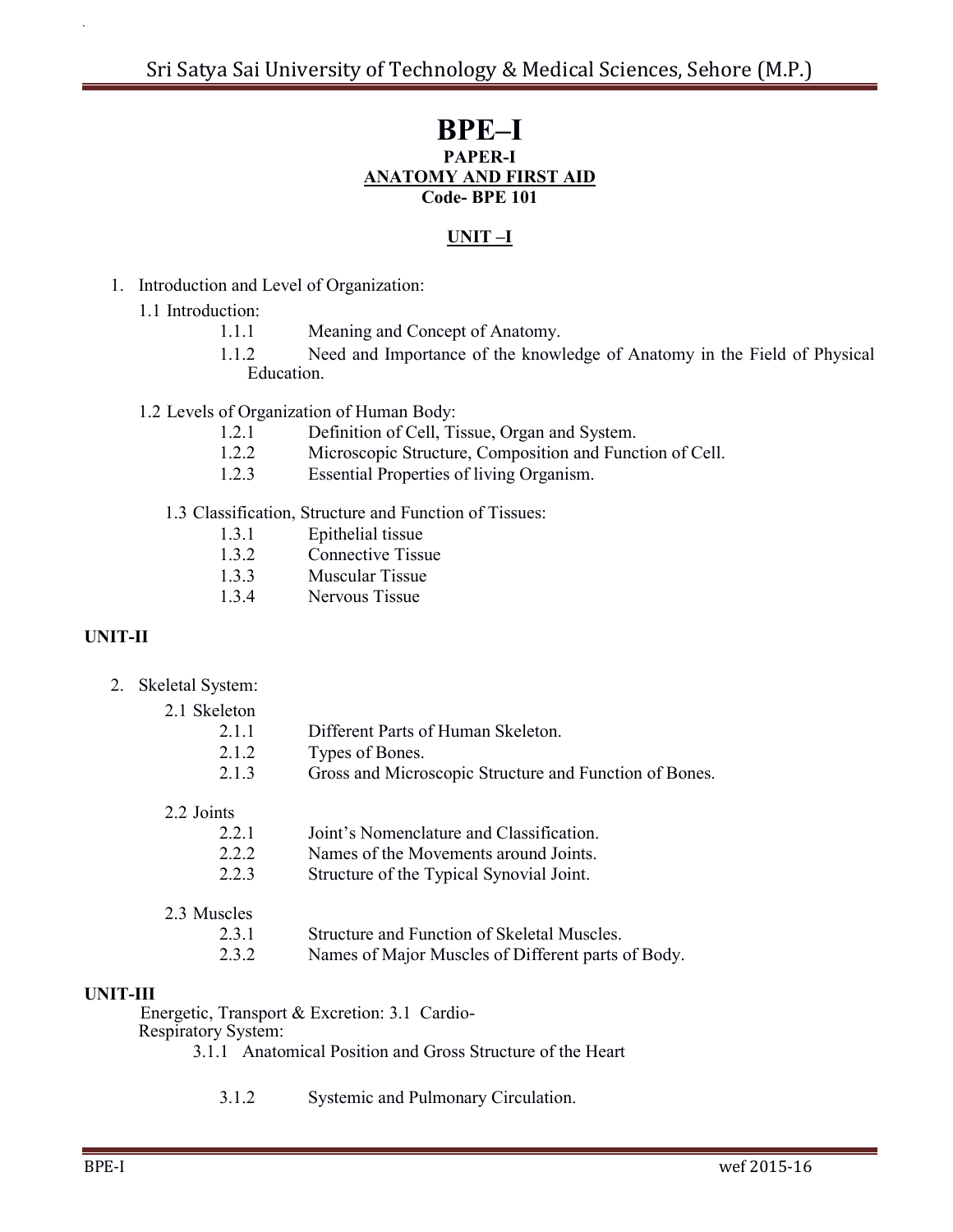3.1.3 Blood Vessels- Artery, Vein and Capillaries

3.2 Respiratory System:

- 3.2.1 Meaning of External and Internal Respiration
- 3.2.2 Organs of Respiration
- 3.2.3 Structure of Lungs
- 3.2.4 Introduction to Mechanism of Respiration

#### 3.4 Digestive System:

- 3.4.1 Parts of Digestive Tract, Structure and Function in brief
- 3.4.2 Steps of Digestion
- 3.4.3 Digestive Glands- Structure and Function
- 3.5 Excretory System:
	- 3.5.1 Routes of Excretion from Human Body.
	- 3.5.2 Organs of Urinary System.
	- 3.5.3 Structure and Function of Kidney.

## **UNIT –IV**

Neuro-Humoral & Reproductive System:

- 4.1 Nervous System:
	- 4.1.1 Structural Division-Central Nervous System and Peripheral Nervous System.
	- 4.1.2 Functional Division-Autonomic Nervous System and Sensory Motor Nervous System.
	- 4.1.3 Parts of Brain.
	- 4.1.4 Structure and Functions of Spinal Cord.

#### 4.2 Endocrine System:

- 4.2.1 Names, Location and Functions of-
	- 4.2.1.1 Pituitary Gland
	- 4.2.1.2 Thyroid gland
	- 4.2.1.3 Adrenal Gland
	- 4.2.1.4 Pancreas

4.3 Reproductive System:

- 4.3.1 Primary and Secondary Male and Female Reproductive System.
- 4.3.2 Testes and Ovary.

## **UNIT-V**

- 5. First-Aid:
	- 5.1 Injuries:

| .<br>5.1.1 | Types of Wounds        |
|------------|------------------------|
| 5.1.2      | <b>Pressure Points</b> |

- 5.1.3 Role of Ice
- 5.1.4 Dressing and Bandages
- 5.2 Shock: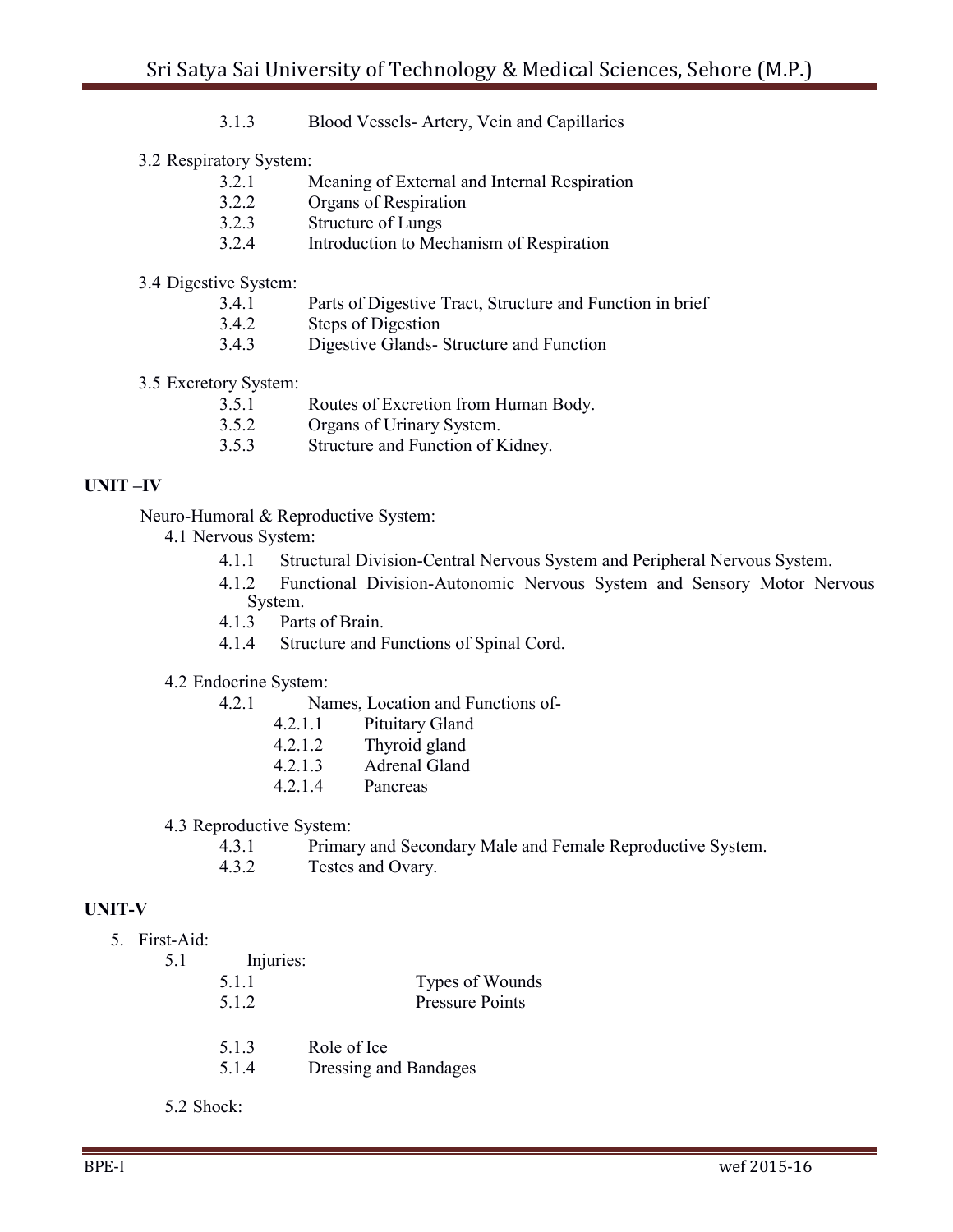- 5.2.1 Common Causes
- 5.2.2 Signs and Symptoms
- 5.2.3 Immediate Management

5.3 Transportation of Severely Injured Patients.

5.4 Snake Bite and Insect Bite.

## **REFERENCES**

Astrend, P.O. and Rodahl karre, Text Book of Work Physiology, Tokye: McGraw- Hill Kogakusha Ltd.

Bourne, Geoffery H.The Structure and Function of Muscles: London: Academic Press (1973)

Chaurasia B.D. Human Anatomy Regional and Applied (CBS Publishr and Zdstributors, 1979).

Guybon, Arthur C. Text book of Medical Physiology. (Philadelphia: W.B. SaunderCompany,1976).

james C. Clouch, Fundamental Human Anatomy(Lea & Febiger, Philadelphia,1971).

Caprovich, P.V. and Sinning. Wayne E. Physiology of Muscular Activity (Philadelphia: W.B. Saunders, 1976),  $7^{\text{th}}$  Edition.

Mathew, D.K. and Fox E.L., Physiologiocal Basis of Physical Education and Athletics (Philadelphia: W.B. Saunders Company, 1976).

Morehouse, l.E. Miller, A.T. Physiology of Exercise. (St. Louis: The C.V. Mosby Company, 1976) 7<sup>th</sup> Edition.

Pears evelyr C. Anatomy and Physiology for Nurses (London: Faber & Faber Ltd. 1929).

Perrot J.W. Anatomy for Students and Physical Education (London: Adward Arnold and Co. 1967). Waruida, Roger and Williams, Peter L. GRAY`S ANATOMY (London: Longmans Group Ltd. 1973).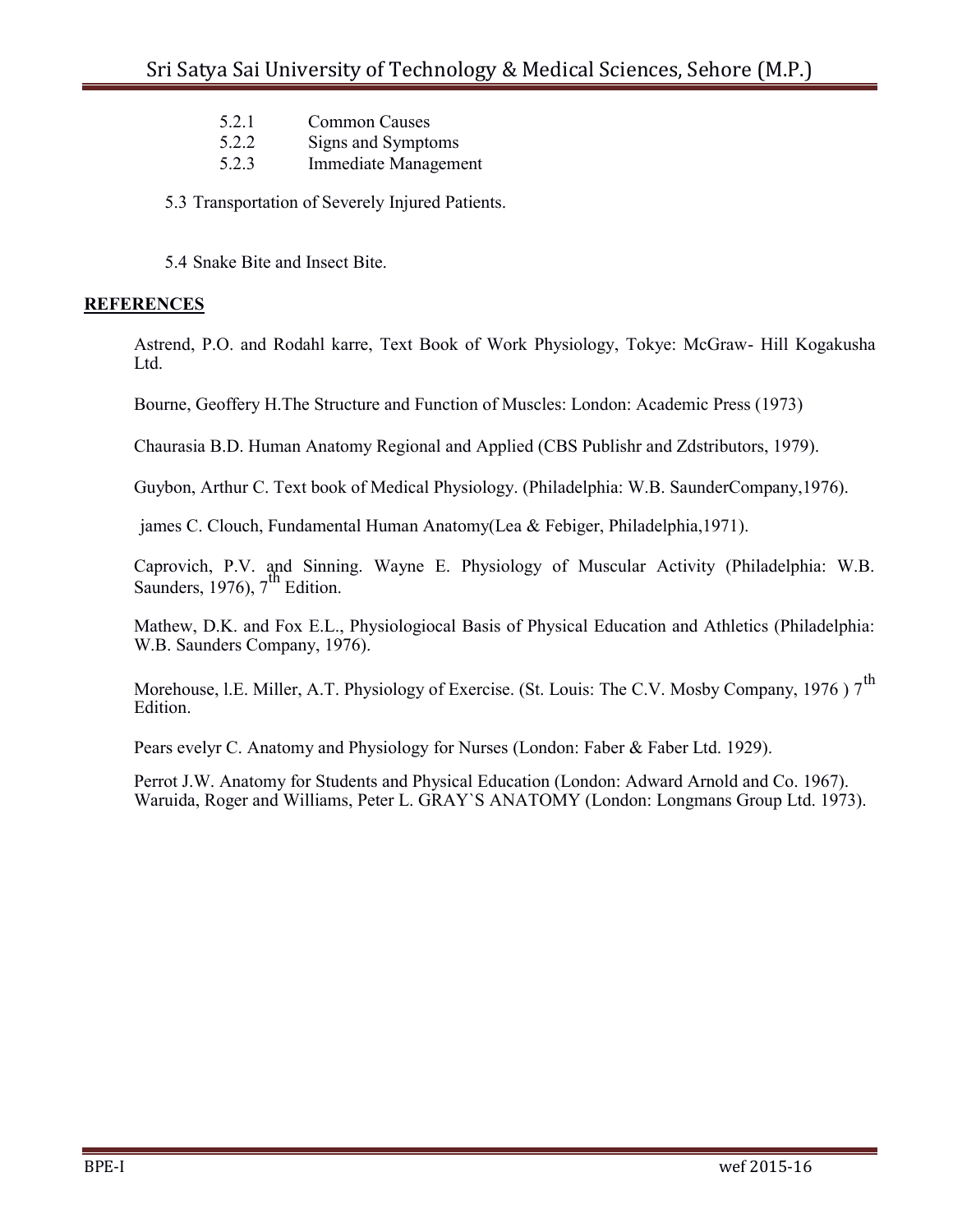#### **BPE –I HISTORY OF PHYSICAL EDUCATION PAPER – II CODE – BPE 102**

## $UNIT - I$

- 1 Physical Education in ancient India Vedic epic and Buddhist periods
- 2 Physical education in the city states of Greece

## **UNIT – II**

- Survey of modern physical education in India Pre and post Independence period.
	- 3.1 Physical education and sports training institution in India
	- 3.2 Indian Olympic association of India
	- 3.3 National sports federation /associations
	- 3.4 Sports authority of India
	- 3.5 State sports councils

## **UNIT – III**

 Ancient Olympic Games – Historical Background, Significance of Ancient Games, Conduct of Ancient Games, Decline and termination of Olympic Games.

#### **UNIT – IV**

 Modern Olympic Games – Revival of Modern Olympic Games, International Olympic Committee (IOC), Functions of IOC, Organization and conduct of Games and ceremonies (opening and closing ceremonies)

## $\mathbf{I} \mathbf{I} \mathbf{N} \mathbf{I} \mathbf{T} - \mathbf{V}$

- Contribution of Leaders and Movements for the Growth of Physical Education in The world
	- 6.1 Germany (Johan Basedow, Guts muths, Turnverein Movement
	- 6.2 Sweden (Per Henric Ling), Swedish Medical Gymnastics.
	- 6.3 Denmark (Franz Nachtegal, Neils Burke)
	- 6.4 Great Britain (Archiblad Maclaren,)
	- 6.5 U.S.A. (Dr. Dudley Alen Sargent)
	- 6.6 U.S.S.R. (Russia)

 Contribution of Leaders to the Indian Sports and Physical Education India G.D.Sondhi, Padam Shree Dr. P. M. Joseph, Rajkumari Amrit Kaur, Pt Jawaharlal Nehru, Prof. Karan, Shri H.C.Buck Dr. J.P.Thomas, D.G.Wakharkar.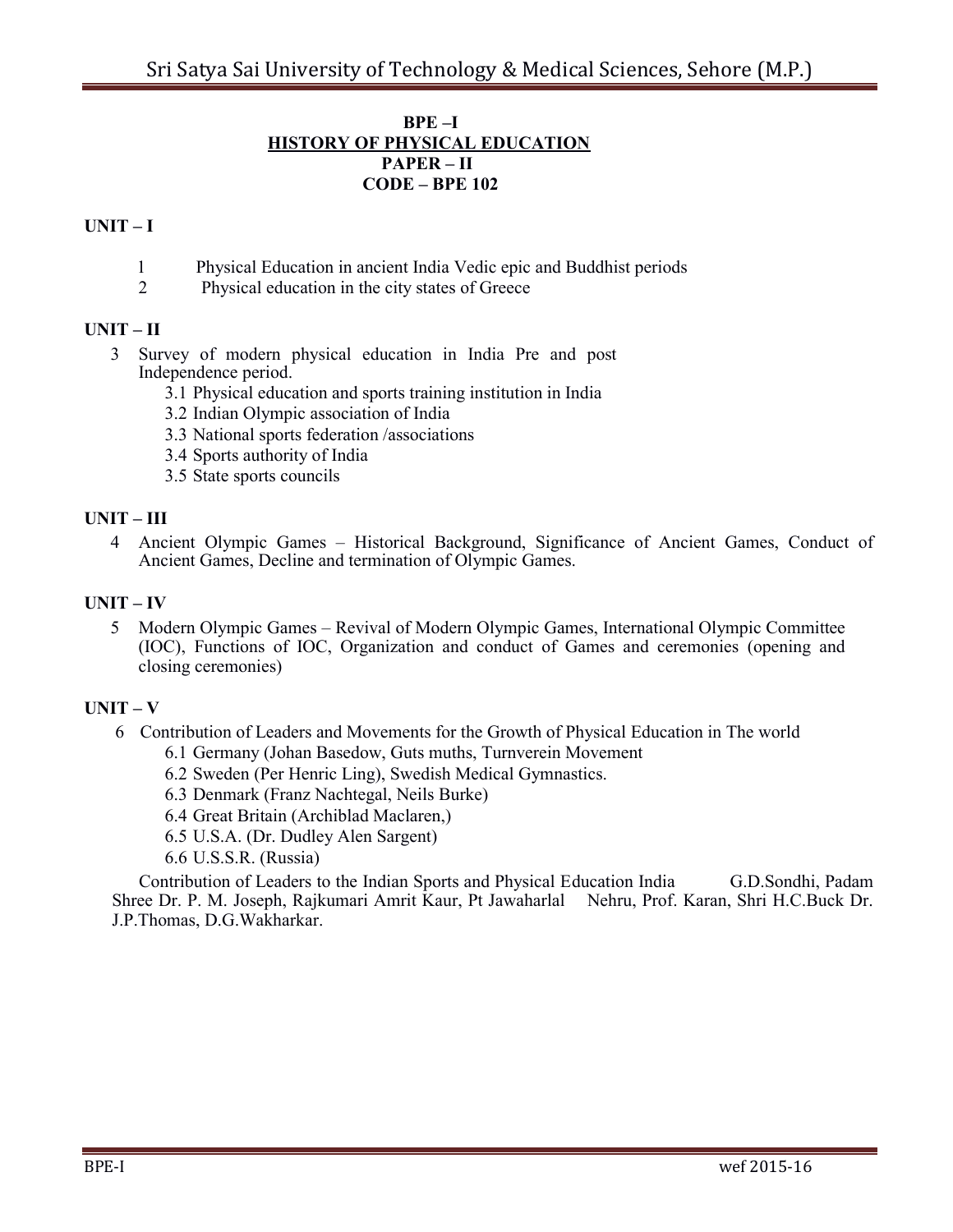#### **BPE –I PAPER- III METHODS IN PHYSICAL EDUCATION Code-BPE 103**

## **UNIT-I**

1. Presentation Techniques-Meaning Importance and step of presentation.

- 1.1 Preparation-Personal land Technical Preparation.
- 1.2 Command-Its types, command used in different situations.
- 1.3 Formation-Its types, and situations for using different formations.
- 1.4 Class Management-Meaning and Principles.

## **UNIT-II**

- 2.1 Teaching Techniques in Physical education
	- 2.1.1 Lecture Method.
	- 2.1.2 Command Method.
	- 2.1.3 Demonstration Method.
	- 2.1.4 Imitation Method.
	- 2.1.5 Project Method.
	- 2.1.6 Discussion Method.
	- 2.1.7 Group Directed Practice Method.
- 2.2 Teaching Procedures in Physical Education
	- 2.2.1 Whole Method.
	- 2.2.2 Whole-Part-Whole Method
	- 2.2.3 Part-Whole Method
	- 2.2.4 Stage-Whole Method.

## **UNIT-III**

- 3.1 Lesson Planning
	- 3.1.1 Meaning and objectives of lesson plan.
	- 3.1.2 Values of lessons plan
	- 3.1.3 Types of lesson plan
	- 3.1.4 Principles of Lesson plan.
- 3.2 Lessons and its parts along with their significance.
	- 3.2.1 General and Specific Lesson Plan.
	- 3.2.2 Coaching Lesson (A Brief Introduction).
	- 3.2.3 Improvisation-Need, Ways & Means.

## **UNIT-IV**

- 4.1 Tournaments-Meaning and Types of Tournaments
	- 4.1.1 Knockout or elimination Tournaments.
	- 4.1.2 League or Round-Robin tournaments.
	- 4.1.3 League cum knockout Tournament.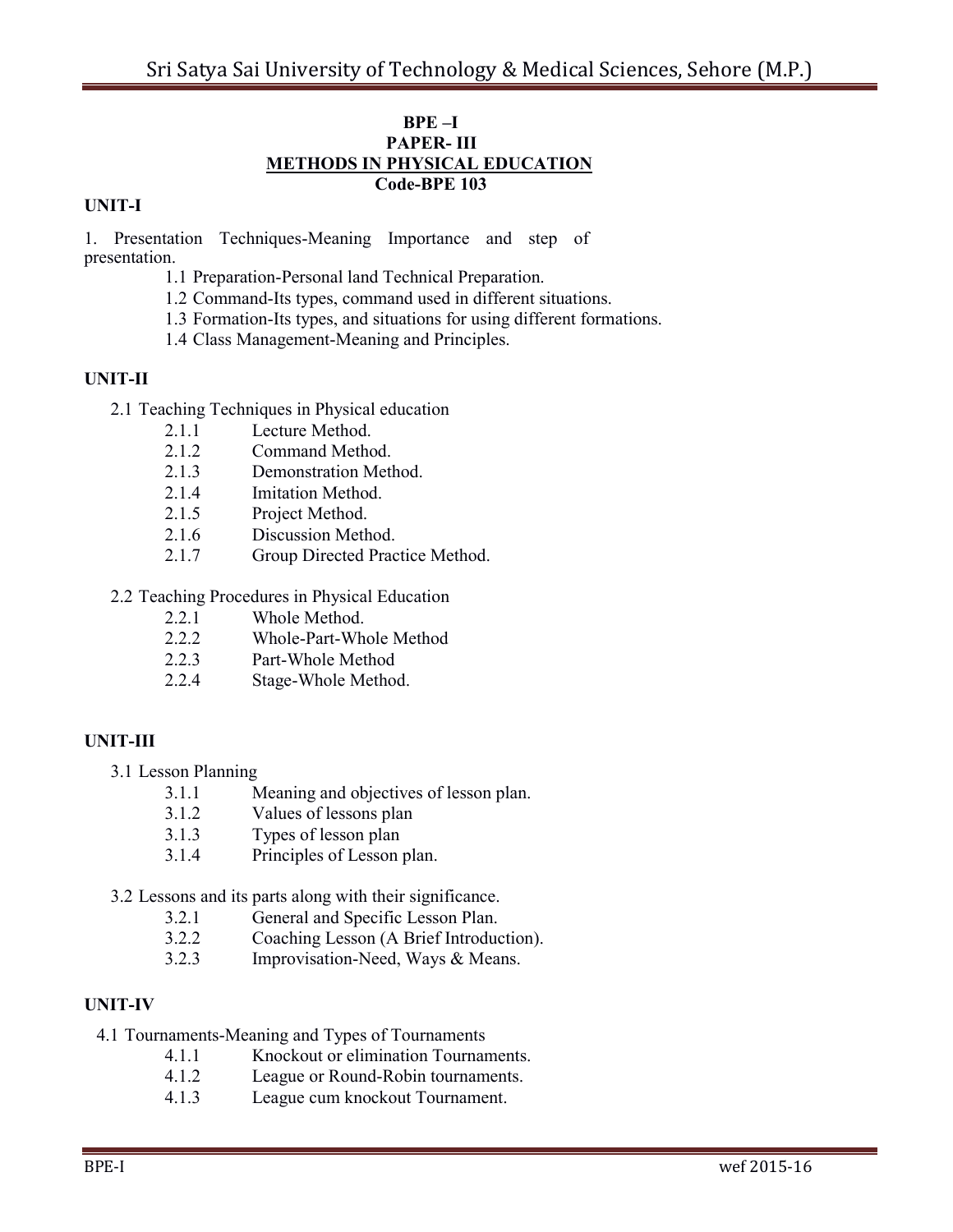4.1.4 Challenge Tournament.

- 4.2 Test and Measurement
	- 4.2.1 Meaning and Importance.<br>4.2.2 Types and formation
	- Types and formation
- 4.3 Steps for Preparation of Demonstration, Sports Day, Sport Exhibition.
- 4.4 Public Relation and effect of teaching Aids.

## **UNIT-V**

- 5.1 Construction and Marking of Track and Play field.
- 5.2 Award, Letter, Crest, Honors board, Trophies and Certificate.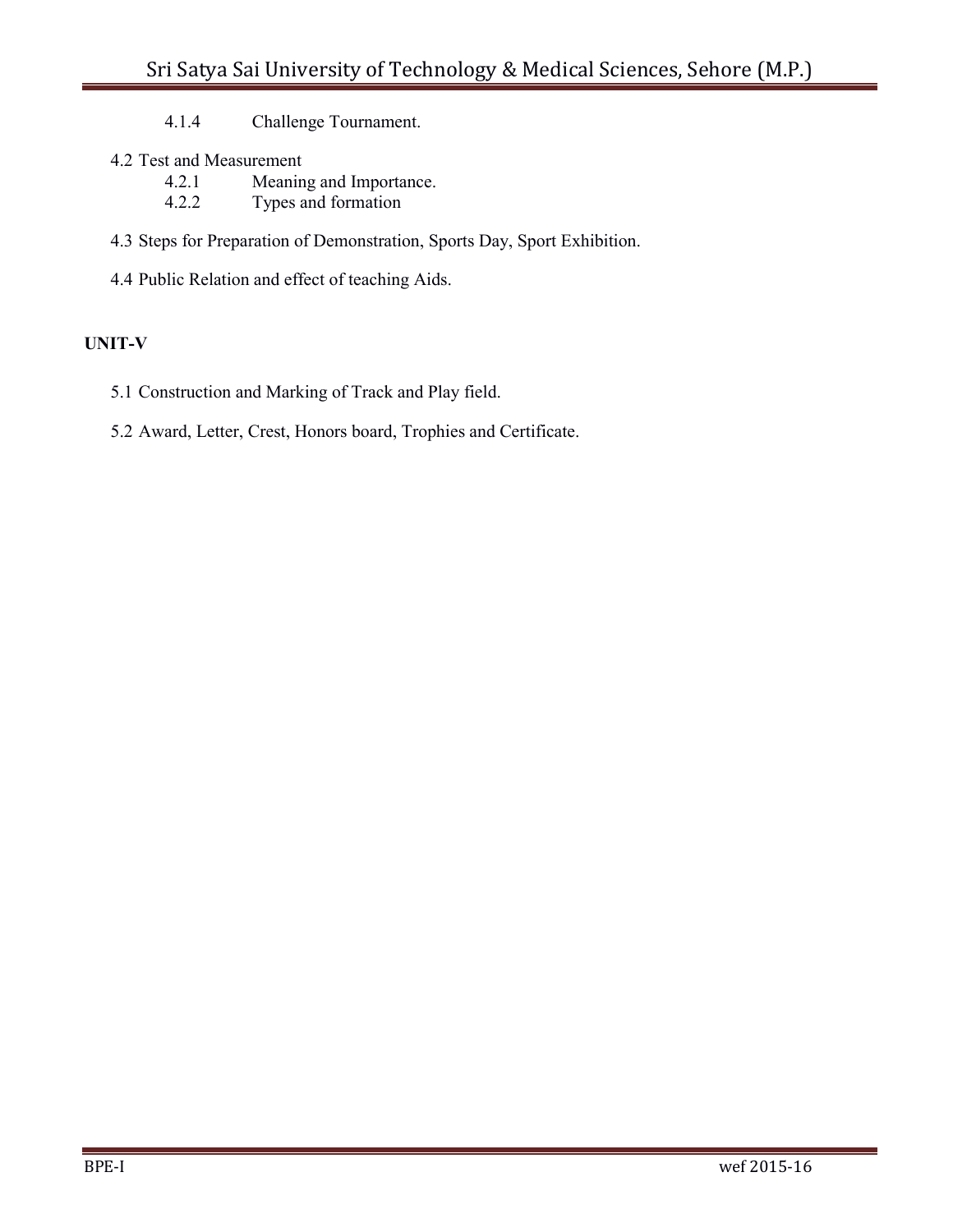#### **BPE –I PAPER-IV ENGLISH Code-BPE 104**

# **UNIT-I**

- 1. Vocabulary
	- 1.1 Homonyms
	- 1.2 Foreign words & phrases commonly used
	- 1.3 Proverbs
	- 1.4 Idioms
	- 1.5 One word substitution

# **UNIT-II**

- 2. Grammar
	- 2.1 Tenses
	- 2.2 Direct Indirect
	- 2.3 Active Passive
	- 2.4 Simple, Compound, Complex
	- 2.5 Punctuation

# **UNIT-III**

- 3. Correspondence
	- 3.1 Business letters
	- 3.2 Application for job
	- 3.3 Resume, Curriculum Vitae, Bio-data
	- 3.4 Report writing on completion of events
	- 3.5 Agenda
	- 3.6 Minutes

# **UNIT-IV**

- 4. Comprehension of unseen & seen passages.
	- 4.1 Essay writing (500 words)
	- 4.2 Précis Writing
	- 4.3 Critical appreciation based on various articles.

# **UNIT-V**

- 5. Text
	- 5.1 Stories from home and abroad Edited by Dr. A.N.Kapur
		- 5.1.1 The Doctor's Word R.K.Narayan
		- 5.1.2 Elias Leo Tolstoy
		- 5.1.3 Luncheon Somerset Maughm

# 5.2 Poetry

5.2.1 Where the mind is without fear – Rabindranath Tagore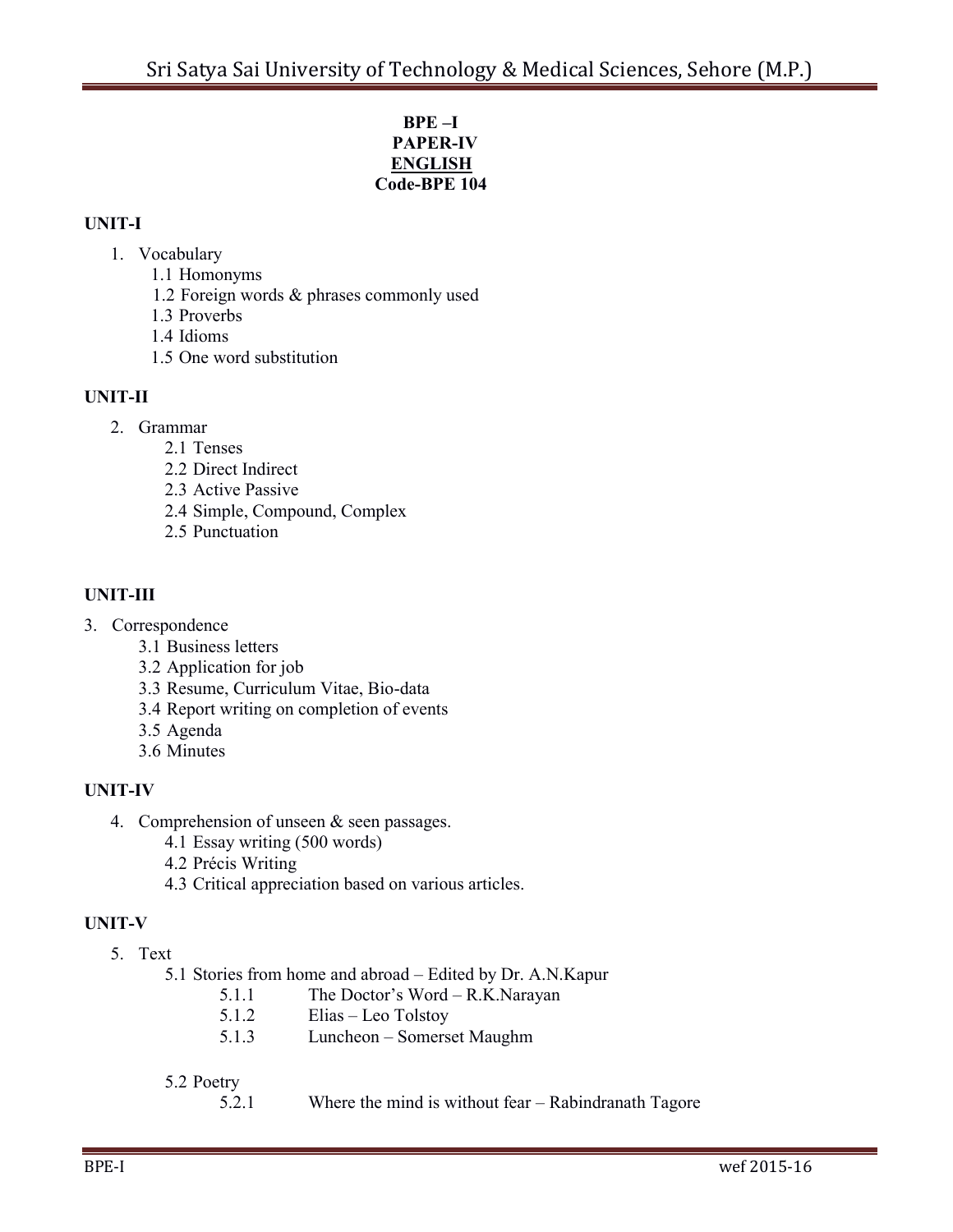- 5.2.2 All' the worlds a stage W. Shakespears
- 5.2.3 G.K. in sports awareness : current G.K about sports and competition (National, International Asian, Olympic games) sports players, sports associations Awards & Honors

## **REFRENCES**

High School English Grammar- Wren & Martin

Macmillan-A remedial English- Grammar for foreign students- .F.T. Woodwood The students companion-Wilfred D. Best

The technique of comprehension & Precis writing – R.N. Singh –Upkar Prakashan Model Precis writing-H.S. Bhatia-Book Place Delhi

English Vocabulary in use-Michael Mccarthy FelicityO'Dell –Cambridge University Press.

Tales from Shakespeare-Charles & Mary Lamb Stories froml Home & Abroad-ed.by.

Dr..N. Kapoor Gitanjali-Rabindra Nath Tagore.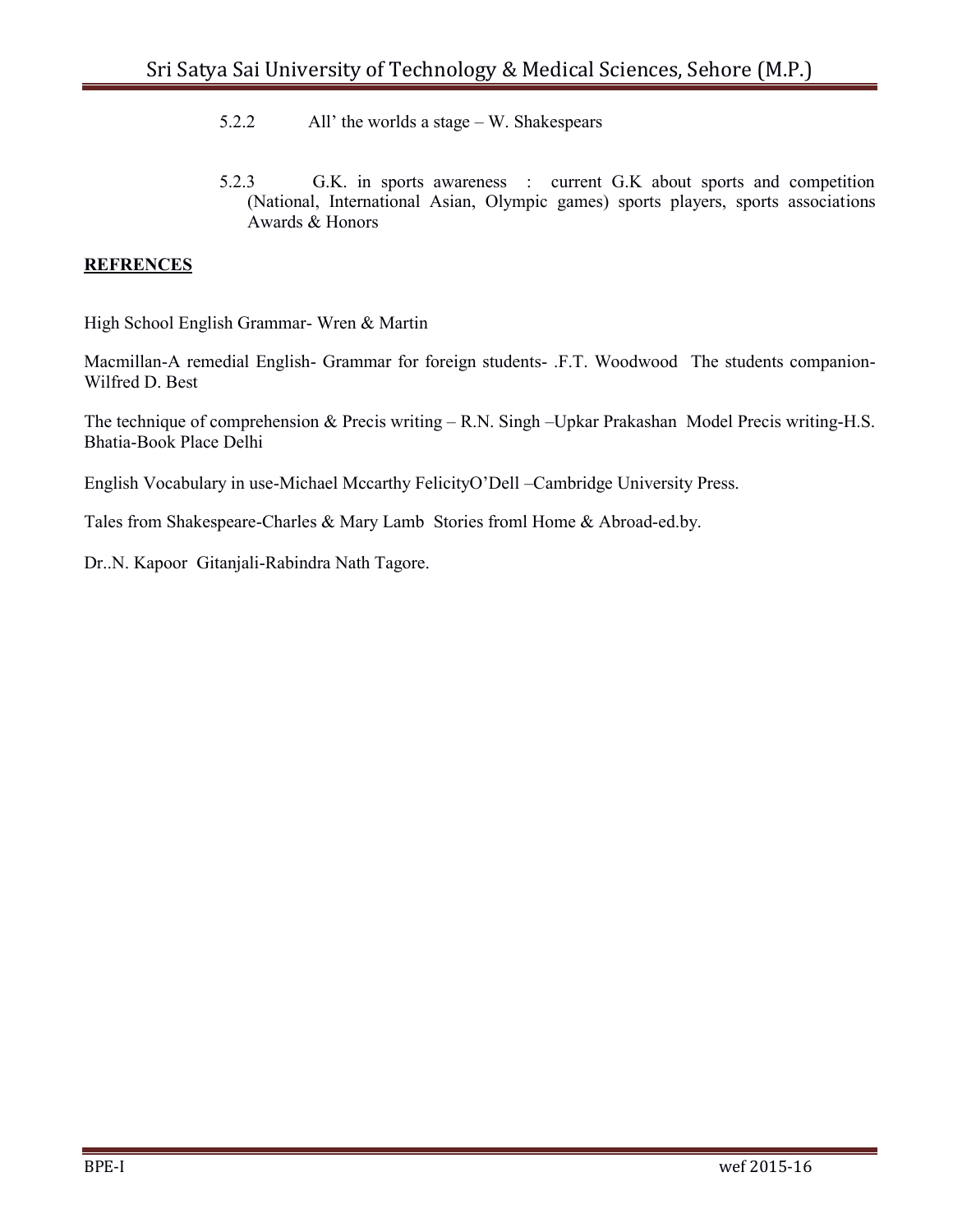#### **BPE –I PAPER-V ENVIRONMENTAL STUDIES Code-BPE 105**

#### **UNIT-I**

- 1. Introduction:
	- 1.1 Multi-Disciplinary nature of environmental studies.
	- 1.2 Definition, Scope and Importance of environmental studies.
	- 1.3 Concept of environmental education.
	- 1.4 Historical Background of environmental education.
- 2. Needs of Environmental Education for public Awareness.
- 3. Management of environment and Govt. Policies.
- 4. Important Day and National Awards.

## **UNIT-II**

- 2. Natural Resources and related environmental issues:
	- 2.1 Forest Resources:
		- 2.1.1 Use and over exploitation, deforestation
		- 2.1.2 Timber extraction, mining, dams and their effects on forests and tribal people.
		- 2.2 Water Resources
			- 2.2.1 Use and over utilization of surface and ground water, floods, drought.
			- 2.2.2 Dams-benefits and problems
	- 2.3 Flood Resources:
		- 2.3.1 World food problems
		- 2.3.2 Changes caused by agriculture and overgrazing
		- 2.3.3 Effects of modern agriculture
		- 2.3.4 Fertilizer-pesticide problems.
		- 2.4 Energy Resources:
			- 2.4.1 Growing energy needs
			- 2.4.2 Renewable and non-renewable energy sources
			- 2.4.3 Use of alternate energy sources.
		- 2.5 Land Resources:
			- 2.5.1 Land as a resource
			- 2.5.2 Land degradation
			- 2.5.3 Man induced Land slides
			- 2.5.4 Soil erosion and desertification
		- 2.6 Role of an individual in conservation of Natural Resources

## **UNIT-III**

- 3.1 Ecosystem:
	- 3.1.1 Concept, structure and function of an Ecosystem
	- 3.1.2 Producers, consumers and decomposers.
	- 3.1.3 Energy flow in the ecosystem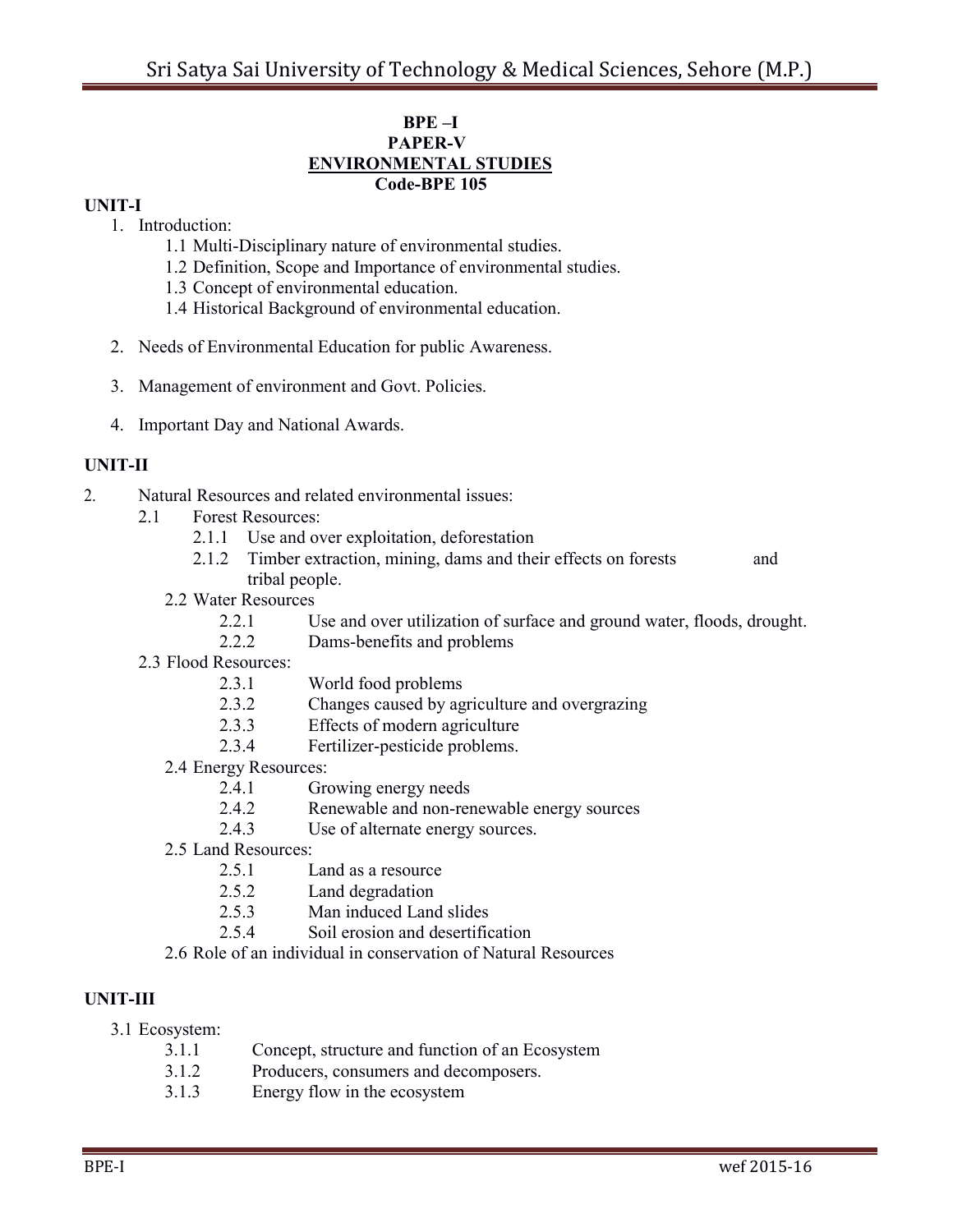- 3.1.4 Food chains, food Webs and ecological pyramids.
- 3.2 Introduction, types, characteristics features, structure and functions of:
	- 3.2.1 Forest ecosystem
	- 3.2.2 Grassland ecosystem
	- 3.2.3 Desert ecosystem
	- 3.2.4 Aquatic ecosystem
- 3.3 Biodiversity and its conservation
	- 3.3.1 Definitions of genetic, species and ecosystem diversity.
	- 3.3.2 Biogeographically classification of India
	- 3.3.3 Values of biodiversity: consumptive use, productive use, social values, ethical values, aesthetic values and option values.
	- 3.3.4 Hot-spots and threats to biodiversity
	- 3.3.5 Endangered and endemic species of India
	- 3.3.6 Conservation biodiversity.

#### **UNIT-IV**

- 4.1 Environmental Pollution:
	- 4.1.1 Definition, effects and control measures of:
		- 4.1.1.1 Air Pollution
		- 4.1.1.2 Water Pollution
		- 4.1.1.3 Soil Pollution
		- 4.1.1.4 Marine Pollution
		- 4.1.1.5 Noise pollution
		- 4.1.1.6 Thermal Pollution
		- 4.1.1.7 Nuclear Hazards
	- 4.1.2 Solid Waste Management: causes, effects and control measures of urban and industrial wastes.
	- 4.1.3 Role Disaster Management: floods, earthquake, cyclone and Land slides.

## **UNIT-V**

- 5. Social Issues and the Environment:
	- 5.1 From Unsustainable to sustainable development.
	- 5.2 Water conservation, rain water harvesting, water shed management.
	- 5.3 Climate changes, global warning, acid rain, ozone layer depletion and holocaust.
	- 5.4 Environmental ethics: Issues and possible solutions.
		- 5.5 Protection/Conservation Acts: Environment, Air, Water, Wild life, Forest.
		- 5.6 Human population and the environment:
		- 5.7 Population growth, variation among nations.
		- 5.8 Population explosion- Family Welfare Programme.
		- 5.9 Environment and Human Health.